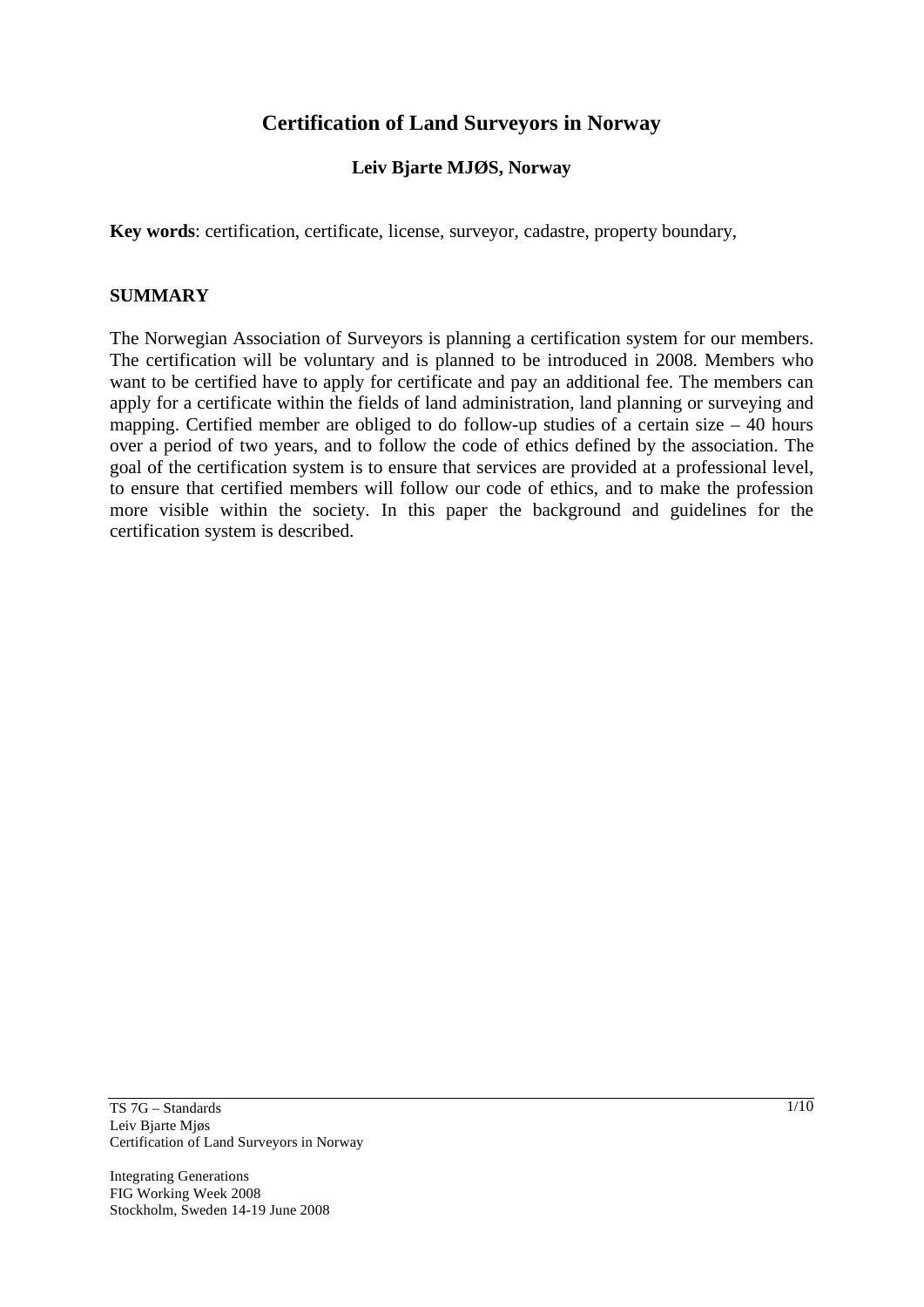# **Certification of Land Surveyors in Norway**

## **Leiv Bjarte MJØS, Norway**

## **1. BACKGROUND**

### **1.1 Cadastral surveying in Norway**

Up to 1980 Norway had a divided system for subdivision of properties and cadastral surveys: in cities and urban areas we had a system of cadastral surveys carried at by municipal surveyors, with high accuracy. In rural areas property subdivisions were carried out by lay men, describing the boundaries without any surveying and mapping. In 1980 a new cadastral law was put into force, introducing cadastral surveys when subdividing properties for the whole of Norway, and the municipalities<sup>1</sup> were assigned the responsibility to carry out the cadastral surveys, as a monopoly task. The cadastral law of 1980 did not introduce specific educational requirements for surveyors undertaking cadastral surveys. Defining the needs for education and skills were the responsibility of the individual municipality. Hence, some municipalities have employed surveyors without any education within the land surveying area.

In the mid 90 s it was recognised that revision of the cadastral law was needed. A law committee presented a draft for a new cadastral law in 1999. The committee proposed several actions to strengthen the quality of the cadastral surveys, and one main action was to introduce licensing of surveyors, and permitting licensed private surveyors with license to do cadastral surveys.

In June 2005 the Norwegian Parliament adopted a new cadastral law introducing licensing of surveyors, and permission for private surveying companies to do cadastral surveys.

The centre-right minority coalition government introducing the new cadastral law lost the September 2005 election. The Labour, Socialist Left and the Centre Party were the winners of the election. One of the issues the winners had agreed on prior to September election in 2005, was to reverse the introduction of private surveyors and continue the municipal monopoly on cadastral surveys.

The new cadastral law was then changed in 2007 regarding the issue of who can do a cadastral survey, and the municipal monopoly will be continued. There will be no licensing or certification of land surveyors conducting cadastral surveys. It will be the responsibility of the municipality to ensure the education and skill of the land surveyor conducting the cadastral survey. We know that some municipalities will have little focus on this matter.

According to the Ministry of Environment, the new cadastral law will be put into force in 2009.

<sup>&</sup>lt;sup>1</sup> There are 431 municipalities in Norway, with a population varying from 212 inhabitants in the municipality of Utsira, to 560464 inhabitants in the municipality of Oslo.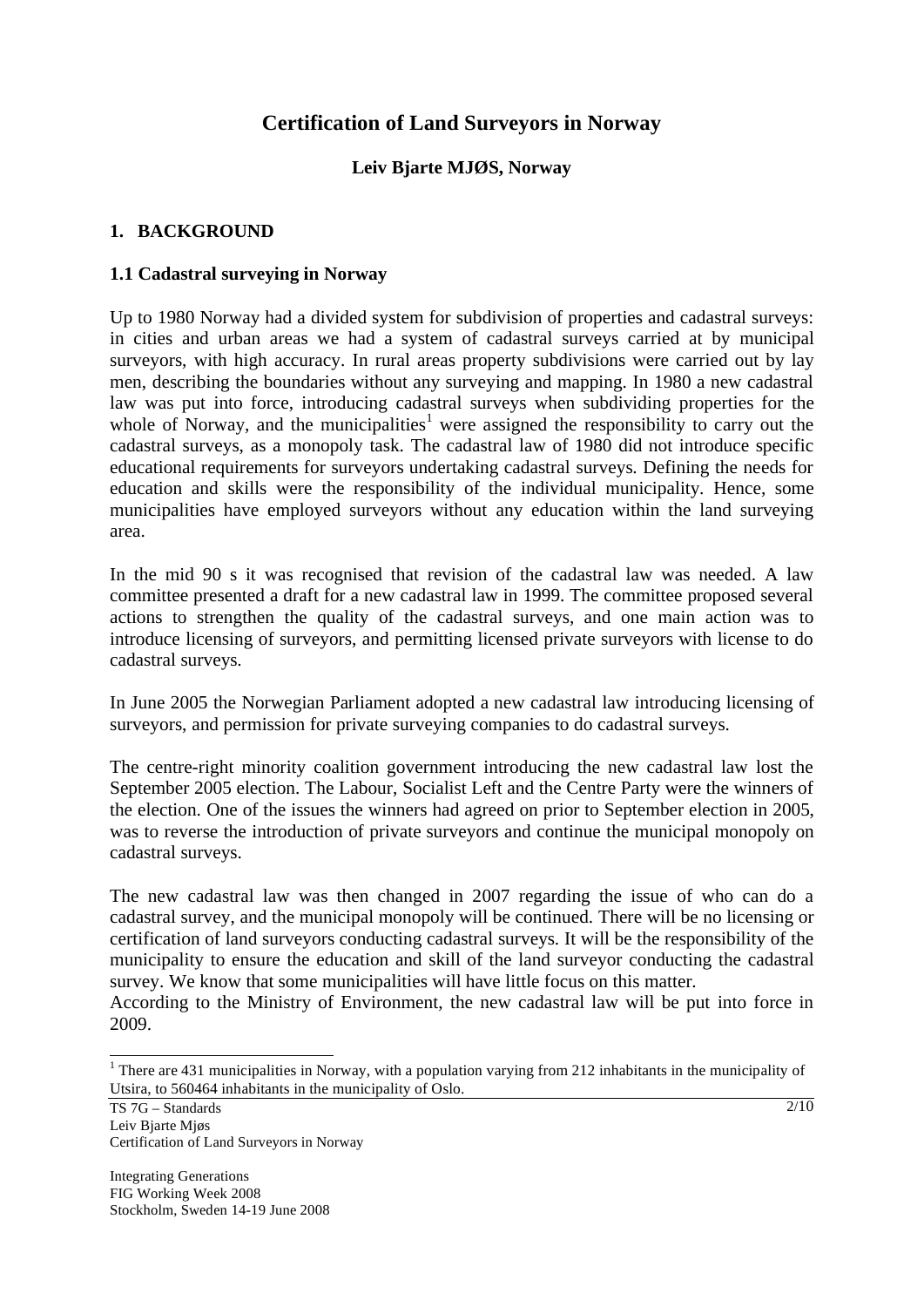# **1.2 Surveying work in Norway requiring authorisation or license**

Even if there are no specific legal requirements for a surveyor conducting cadastral surveys, there are other areas of the surveyor field of operations which requires certificate or license:

1. The municipal surveyor does not have legal authority to make a decision if there is a boundary dispute. Boundary disputes have to be brought to the ordinary court or to the land consolidation court. A land consolidation judge is a surveyor educated at the University of Life Sciences at Ås, with 5 years of education. The legal requirement for the land consolidation judge is defined in the land consolidation act.

2. The plan and building act requires license for setting out work according to the law, which means setting out new buildings.

### **1.3 The Norwegian Association of Surveyors is introducing certification**

The Norwegian Surveyors Association has 1100 members. Most members are educated at the University of Life Sciences at Ås. 4,5 - 5 years of university education is required to become a member of the Association.

Only a small number of our members are working within the field of cadastral surveying. Most of our members are civil servants. For the last 10 -20 years we have seen a slightly growing number of our members establishing their own companies offering consultant services to the land owners, land developers and public organisations.

Certification of cadastral surveyors has been an issue in discussions within the surveying profession in Norway for years. The Norwegian Parliament adopted in 2005 a new cadastral law introducing a licensing system for cadastral surveyors. The next Parliament decided to reverse this decision. Consequently we do not expect that there in the near future will be established a licensing system for surveyors within the frames of our legal system.

On this background the Norwegian Association of Surveyors has decided to introduce a certification system for our members.

The purpose of introducing the certification system is to ensure that practitioners are highly competent and practice their profession in accordance with good ethical standards, as well as to set focus on the competence of the certified member of NJKF – The Norwegian Association of Surveyors.

Guidelines for awarding the title "Certified by Norges Jordskiftekandidatforening" are quoted in Chapter 2 in this paper. The Ethical Guidelines are quoted in Chapter 3.

Abbreviations used in the following guidelines:

NJKF – The Norwegian Association of Surveyors = Norges Jordskiftekandidatforening Tekna – The Norwegian Society of Chartered Technical and Scientific Professionals. Membership in Tekna is a prerequisite for membership in NJKF.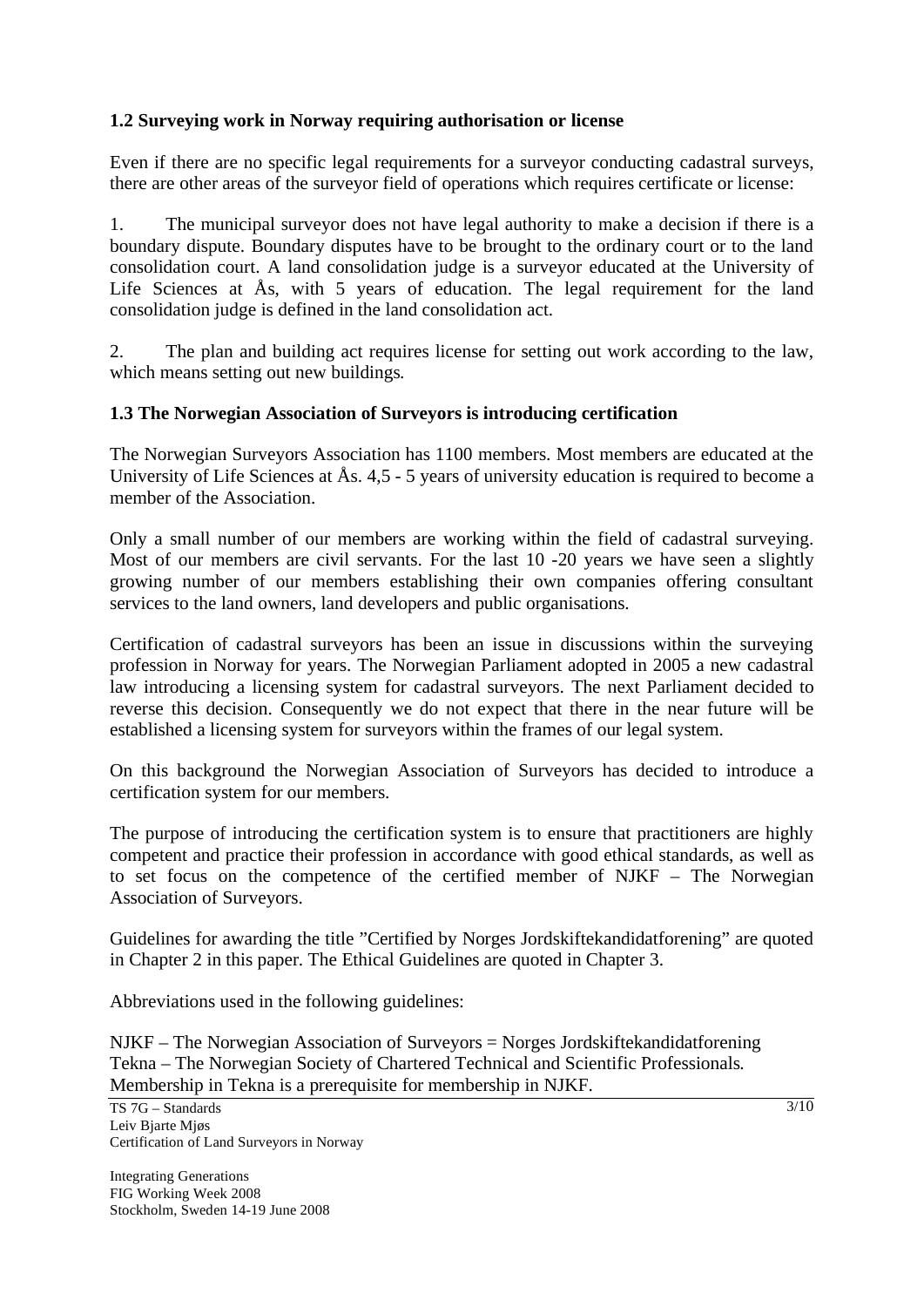# **2. GUIDELINES FOR AWARDING THE TITLE "CERTIFIED BY NORGES JORDSKIFTEKANDIDATFORENING"**

*The Guidelines are Passed by the Annual Meeting for Norges Jordkiftekandidatforening (NJKF), 25 Oct 2007* 

### **2.1. The title**

Norges Jordskiftekandidatforening awards the title "Certified by Norges Jordskiftekandidatforening" with the subtitle "property", "planning" and/or "cartography".

The purpose of the title "Certified by Norges Jordskiftekandidatforening" is to ensure that practitioners are highly competent and practice their profession in accordance with good ethical standards, as well as to set focus on the competence of the certified member of NJKF.

Certified members of NJKF have the right to use the logo of the certification system and use the certification in any marketing.

### **2.2 Who can be awarded the title**

Certified members of NJKF are awarded the title "Certified by Norges Jordskiftekandidatforening" by application, as long as they comply with all of the following criteria:

a) Have passed the exam at the Norwegian University of Life Sciences (UMB) or previously from the Norwegian College of Agriculture (NLH) or other universities approved by the certification committee.

b) Are members of Tekna and Norges Jordskiftekandidatforening

c) Have a minimum of two years of relevant work experience within one of the areas "land administration", "planning" or "surveying and mapping"

d) Are able to document updated knowledge equivalent to the required post-qualifying education under section 11 for the last 2 years.

### **2.3 Subtitle**

Members of NJKF may be certified in 3 categories; "land administration", "planning" or "surveying and mapping". A single candidate may be certified in more than one category. Approval of the application gives the candidate right to use the title "Certified by Norges Jordskiftekandidatforening" with the subtitle "land administration", "planning" and/or "surveying and mapping".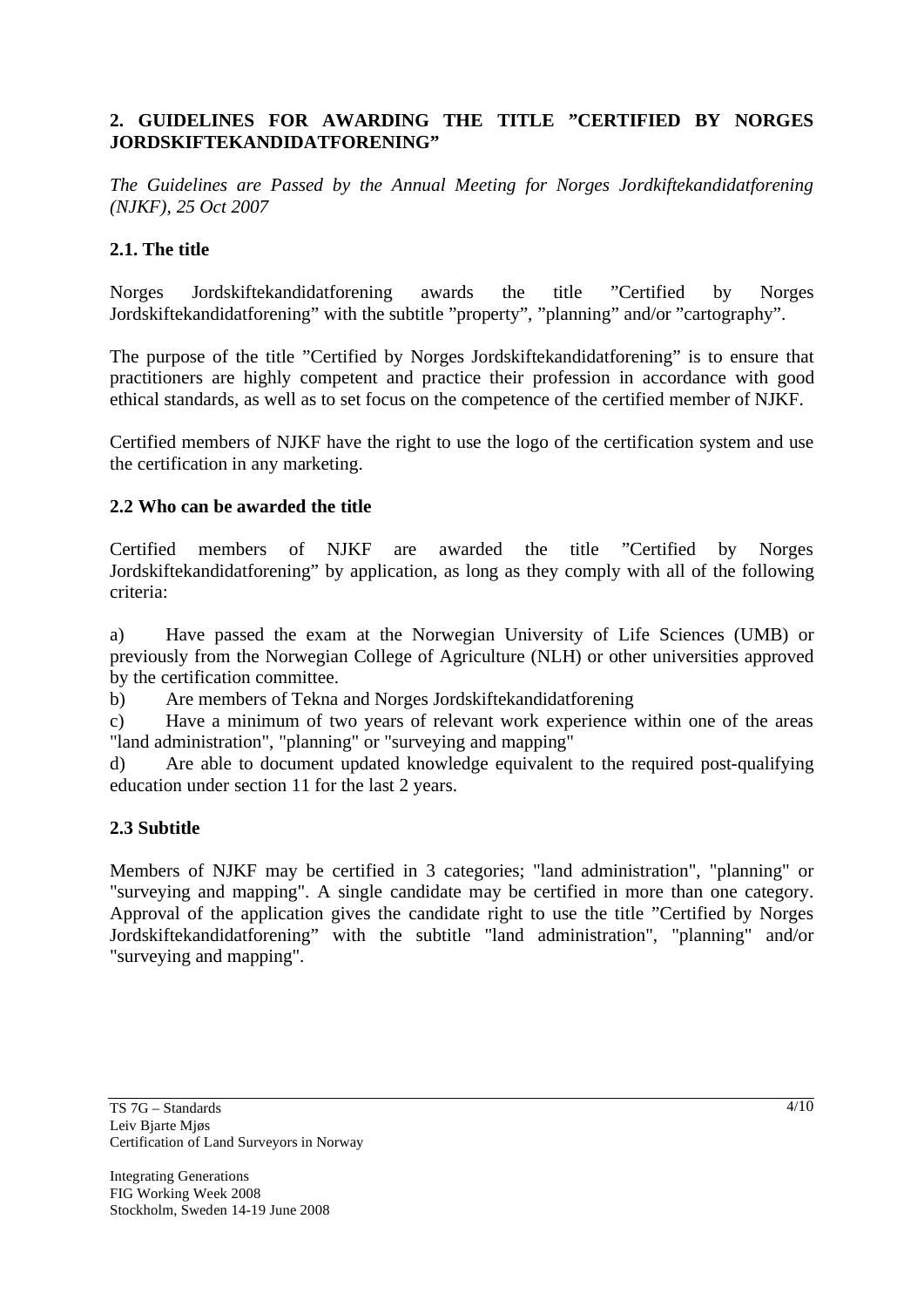#### **2.4 NJKF's Certification Committee**

For the purpose of considering applications for the title "Certified by Norges Jordskiftekandidatforening" and to renew awarded certificates, the board of NJKF will appoint a Certification Committee. The committee is composed of a leader and 4 members, all with personal substitutes. All members are appointed for 2 years, so 2 or 3 members are replaced in alternate years. The composition of the committee should be arranged so at least one representative from each of the areas "land administration", "planning" and "surveying and mapping" are represented at all times.

#### **2.5 Secretariat**

The secretariat for the certification committee is Tekna.

#### **2.6 Certification fee**

Members who apply to be certified must pay a certification fee of NOK 2000. The fee is paid in advance, and documentation of payment must be enclosed with the application. The fee may be adjusted annually by the board of NJKF.

Applicants who are not awarded the title must pay an administration fee equivalent to half of the certification fee.

Certified members must pay an annual maintenance fee of NOK 500 to cover the expenses of administration of the arrangement. If the certified member fails to pay the maintenance fee within the closing date, the Certification Committee can decide that the certificate should be suspended. The fee may be adjusted annually by the annual meeting of NJKF.

#### **2.7 Requirements for the application**

School certificates, testimonial references and course/post-qualification education certificates must be enclosed with the certification application, documenting that the requirements in section 2 above are met.

### **2.8 Assessment of the applications**

Certification applications are sent to the certification committee's secretariat in Tekna. The secretariat makes a recommendation based on the submitted documentation. Control and final approval of the certification is carried out by the Certification Committee.

Complaints about rejected applications will be processed by the board of NJKF.

### **2.9 Awarding the certificate**

Members awarded the title "Certified by Norges Jordskiftekandidatforening" will receive a certificate signed by the president of NJKF.

 $5/10$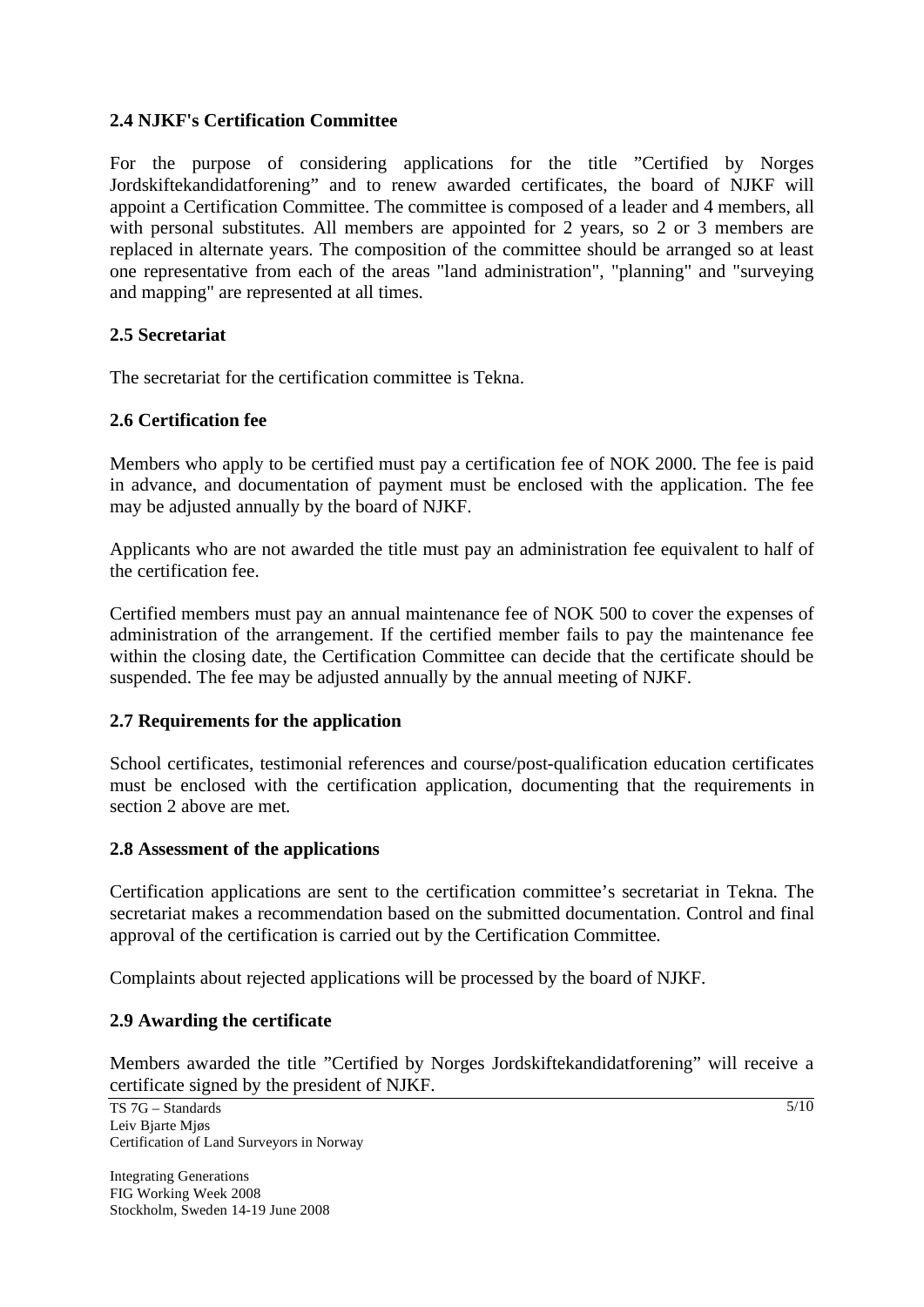## **2.10 Register of certified members**

The secretariat keeps a register of members with the title "Certified by Norges Jordskiftekandidatforening". A list of the certified members is published on NJKF's homepages and in the journal "Meldingsbladet".

## **2.11 Required post-qualification education**

To maintain the certificate, the certified members are required to complete post-qualification education in the form of courses of the equivalent of 40 hours over a two-year period. Documentation of completed courses must be submitted to the secretariat at the end of the two-year period.

The main focus of the course must be within the areas in which the certified member is qualified for certification in accordance with section 2.

The certification committee will publish information about pre-approved professional courses on NJKF's homepages and in "Meldingsbladet". Other courses and courses within administration and leadership may be approved by application.

If the secretariat does not receive documentation of completed post-qualification education, the certified member will receive a notification and a deadline for submitting such documentation will be set. If the certified member does not meet the requirements within the deadline, the Certification Committee may suspend the certificate.

Complete or partial waiver of the requirements for post-qualification education may be granted the certified member by application including an explanation, for example in cases of

a) Illness or leave

b) If the certified member during the period has had a position and performed particularly qualified work, where the requirements of professional updating and expertise have been particularly well met.

Applications for waiver of the requirements for post-qualification education are assessed by the Certification Committee.

### **2.12 Ethical guidelines**

Certified members have an obligation to operate in line with the ethical guidelines for certified members of Norges Jordskiftekandidatforening, approved by Norges Jordskiftekandidatforening 25 October 2007, see attachment 1.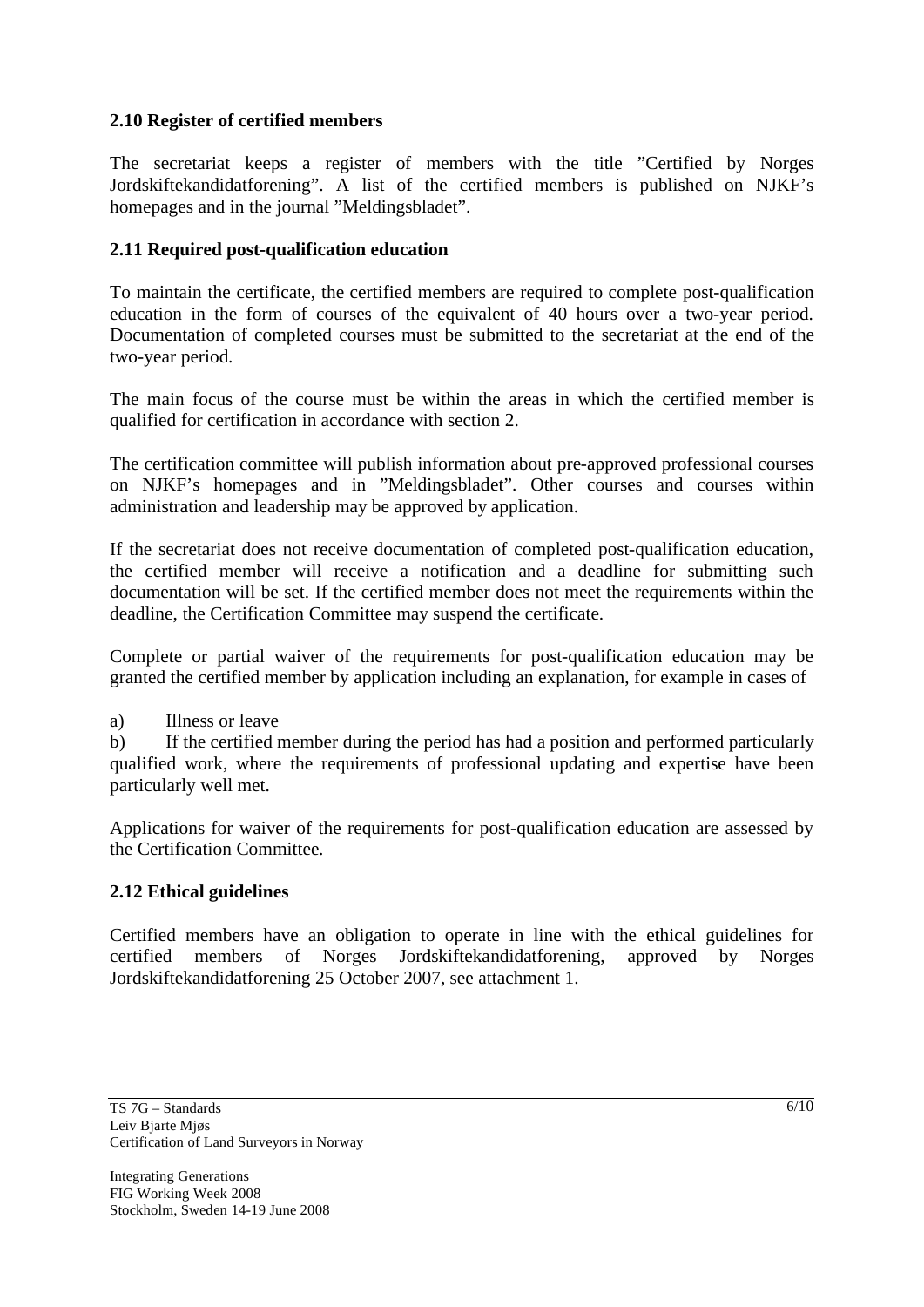#### **2.13 The Board of Complaints**

Any breach of the NJKF's ethical guidelines may be challenged before the Board of Complaints. Complaints about certified members are assessed by the Certification Committee, which is the Board of Complaints. The Board of Complaints may also assess cases of breaches of the ethical guidelines on their own initiative.

### **2.14 Processing complaints in the Board of Complaints**

Complaints about certified members should be filed to the secretariat of the certification arrangement, who will prepare the case for the Board of Complaints. The complaint must include a description of the specific circumstance to be evaluated.

The complainant as well as the defendant is allowed a full overview of the case documents and reasonable time to reply to these.

When the Board of Complaints decides that the case is sufficiently detailed, they will come to a decision. The Board of Complaints come to their decision, which along with the grounds must be in writing. Both parties will be notified in writing about the decision.

The decision of the Board of Complaints may dismiss the complaint, reprimand the certified member, order a correction, recommend a price reduction, suspend the certificate or a combination of these.

If the orders of the Board of Complaints are not met, the certificate of the defendant will be suspended.

#### **2.15 Reviewing the decisions of the Board of Complaints**

The decisions of the Board of Complaints may be challenged before the board of NJKF.

The complaint should be filed to the Certification Committee, who forwards the complaint to the board of NJKF for final processing.

#### **2.16 Changing the guidelines**

These guidelines are approved by NJKF's general assembly. Changes in the guidelines may be approved by the board after a recommendation from the Certification Committee.

### **3. ETHICAL GUIDELINES FOR CERTIFIED MEMBERS OF NORGES JORDSKIFTEKANDIDATFORENING (NJKF)**

*The Ethical Guidelines are Passed by the Annual Meeting for Norges Jordkiftekandidatforening (NJKF), 25 Oct 2007* 

 $7/10$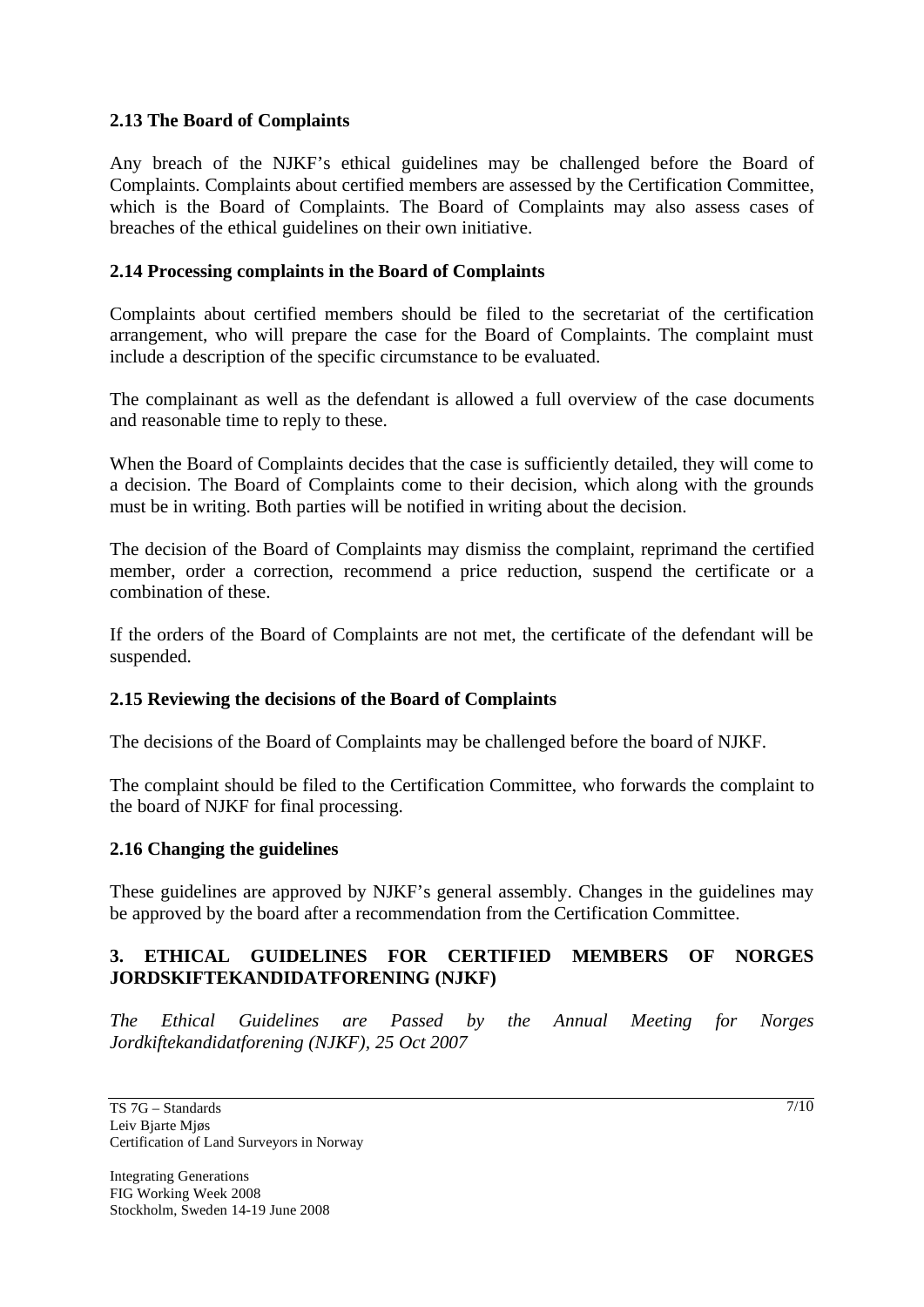## **3.1 Purpose**

Members certified by NJKF must contribute to a serious and professional reputation for the profession and the industry. These guidelines are prepared as part of this work, and as part of the conditions to achieve and keep the title "Certified by Norges Jordskiftekandidatforening".

## **3.2 Legal framework**

Certified members shall perform their work according to Norwegian law and the regulations which applies at any time within their field of work.

## **3.3 Professional integrity**

Certified members must:

1. Update and further develop their own competence to ensure the quality of their work.

2. Give professionally well-funded recommendations and choose professionally justifiable solutions in the execution of their work.

3. Work towards professionally well-funded and objective criteria in matters of compensation or when valuing property.

4. Avoid relations that may influence their own objectivity in relation to employers, suppliers or parties in cases with which the candidate work.

5. Share their knowledge with colleagues to ensure that the result for the employer is as good as possible.

#### **3.4 Relations to customers, suppliers and partners**

Certified members must act in line with good business practice.

When estimating fees, the fee must be justifiable according to the commission and the work performed by the certified member.

### **3.5 Confidentiality**

Information of personal and/or private character as members certified by Norges Jordskiftekandidatforening receive through their work, must be treated as confidential. Certified members must require that colleagues, employees or partners who receive knowledge of such information through their work must comply with the same professional secrecy.

## **3.6 Social responsibility**

Certified members must promote solutions that contribute to the resources being exploited optimally and productively.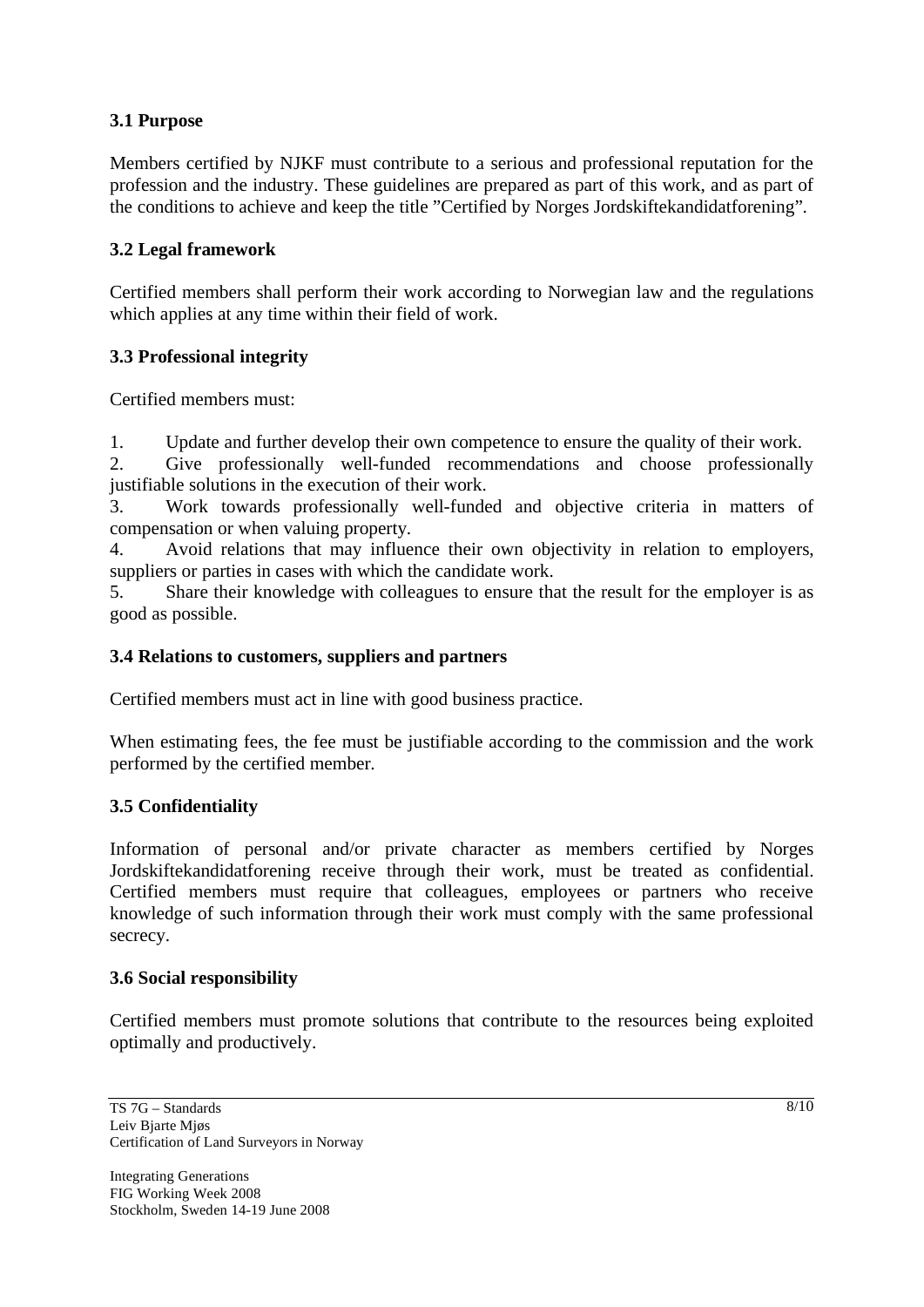Certified members must emphasize the consideration of nature and the environment when performing their work.

### **3.7 Respect and equality**

Certified members must show respect for fellow human beings irrespective of gender, life situation, culture and ethnic origin.

Certified members must make necessary human considerations and contribute to a good working environment by being open, honest and tolerant.

Certified members must respect other professions and areas of responsibility and approve of their work.

## **3.8 Breaching the guidelines**

A breach of these guidelines may be brought before the Board of Complaints in Norges Jordskiftekandidatforening. Further provisions about such complaints are determined by "Guidelines for awarding the title 'Certified by Norges Jordskiftekandidatforening" approved 25 October 2007.

## **4. CONCLUSION REMARKS**

It is the goal of the Norwegian Association of Surveyors to implement the certification arrangement in 2008. Certification arrangements within the field of surveying under the auspices of a professional organisation have no traditions in Norway. We have not carried out any investigations to find out how many of our members who will apply for a certificate. We expect that primarily it will be members working in the private sector who will have benefit from a certificate, as a certificate will be a "guarantee" for the quality of the services to the customer. We are very eager to see how the certification system is welcomed by our members.

# **REFERENCES**

Lov om kartlegging, deling og registrering av grunneiendom (Delingsloven) av 28.6.1978. Lov om eigedomsregistrering (matrikkellova) av 17.5.2005

Lov om endringar i lov 17. juni 2005 nr. 101 om eigedomsregistrering o.a av 29.6.2007.

Mjøs, Leiv Bjarte og Leiknes, Arve (2007). Eigedomskart og eigedomsmåling. Areal og Eigedomsrett. Universitetsforlaget

NOU 1999:1. Ny lov om eigedomsregistrering.

Onsrud, Helge (2007). Ny lov om eiendomsregistrering. Areal og Eiendomsrett. Universitetsforlaget.

Ot. Prp.nr. 50 (1977-78) Om lov om kartlegging, deling og registrering av grunneiendom (delingsloven).

Ot. Prp.nr.70 (2004-2005). Om lov om eiendomsregistrering.

Ot.prp. nr. 57 (2006-2007). Om lov om endringar i lov 17. juni 2005 nr. 101 om eigedomsregistrering o.a.